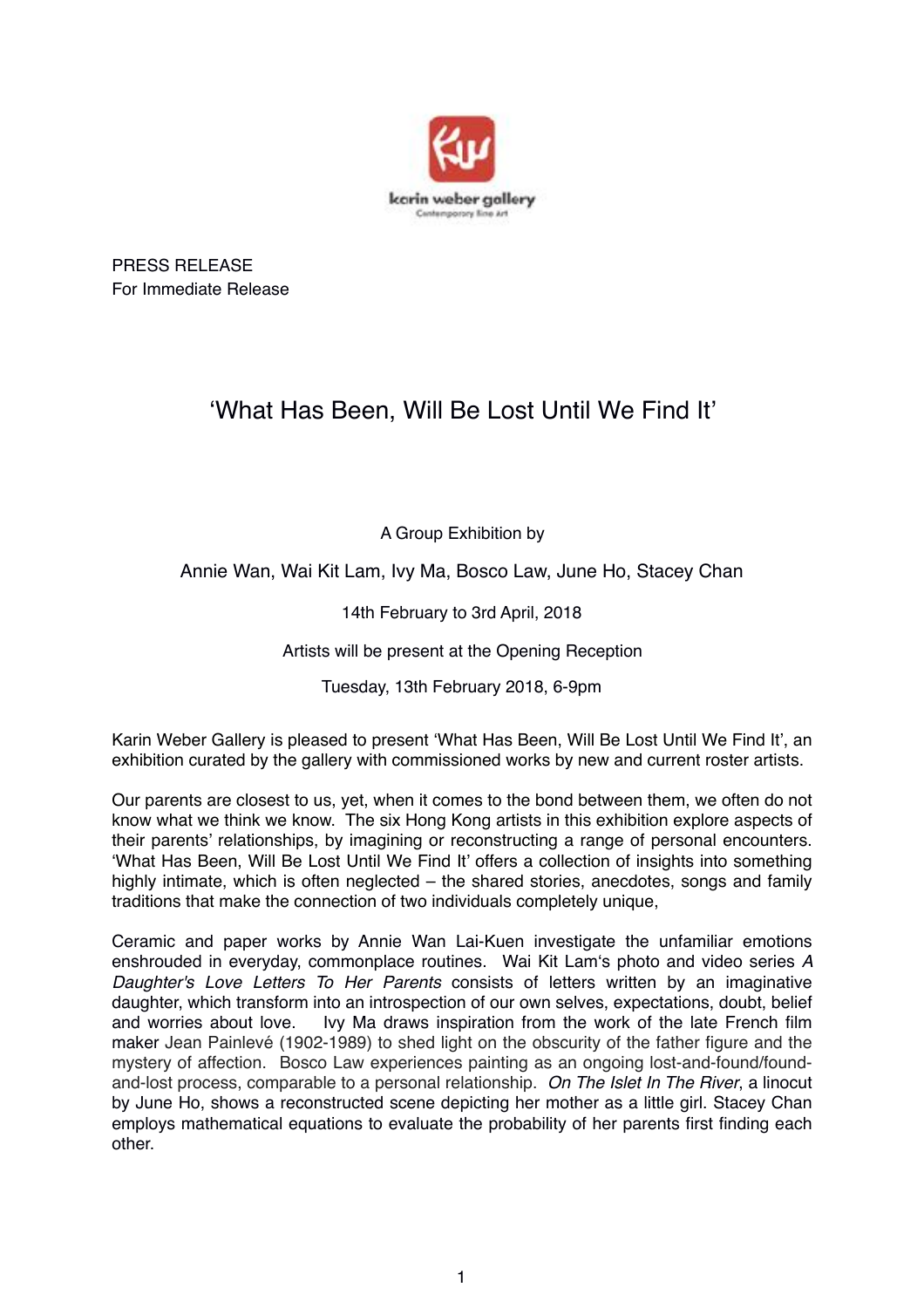

About the Artists:

Annie Wan is a currently Assistant Professor at the Academy of Visual Arts at Hong Kong Baptist University. She was a grantee of the Asian Cultural Council (2000), represented Hong Kong at the Kochi-Muziris Biennale, India (2014), Asia Triennial Manchester, UK (2014) and Gwangju Biennale, South Korea (2016), and will also represent Hong Kong at the Echigo-Tsumari Art Triennale, Japan (2019). Her works are held in private collectors and institutions worldwide, including the Hong Kong Museum of Art, the Hong Kong Heritage Museum, the Burger Collection and the University of Salford, UK.

Wai Kit Lam graduated with a Bachelor of Arts (Hons) in Fine Art from Goldsmiths at University of London (1996) and obtained a MFA at The Chinese University of Hong Kong (2003). Apart from participating in local exhibitions, she has taken part in several exhibitions in Spain and Italy. She was awarded the second prize in II Certamen d'Arts Plàstiques Ciutat de Felanitx, Felanitx (Third Visual Art Contest of the City of Felanitx), Mallorca, Spain (2017). Her works are collected by the Hong Kong Heritage Museum and private individuals worldwide.

Ivy Ma graduated with Bachelor of Arts (Fine Arts) in Painting at Royal Melbourne Institute of Technology (2001) and MA Feminist Theory and Practice in Visual Art University of Leeds, UK (2002). Her works deal with the concept of 'dailyness' and the lack of it. She was an Asian Cultural Council grantee (2007) and was awarded the 'Young Artist Award' at Hong Kong Contemporary Art Awards (2012). Her works are in the collection of Hong Kong Museum of Art, the Hong Kong Heritage Museum and private individuals.

Bosco Law (b. 1989) graduated with a Bachelor of Arts from The Chinese University Hong Kong (2012). His works have been shown at Art Basel Hong Kong, Art Central Hong Kong and Art Taipei and are collected by private individuals in Hong Kong and across Asia.

June Ho (b. 1990) graduated with a Bachelor of Arts from The Chinese University Hong Kong (2015). Taking inspiration from her personal experiences, the artist condenses and reconstructs familiar and foreign sceneries in everyday life to portray her diaspora identity. She has participated in exhibitions in Hong Kong, Taiwan and South Korea.

Stacey Chan (b. 1995) graduated with a Bachelor of Visual Arts from The Hong Kong Baptist University (2017). She has participated in exhibitions in Hong Kong and Germany. Her work is held in Uli Sigg's private collection.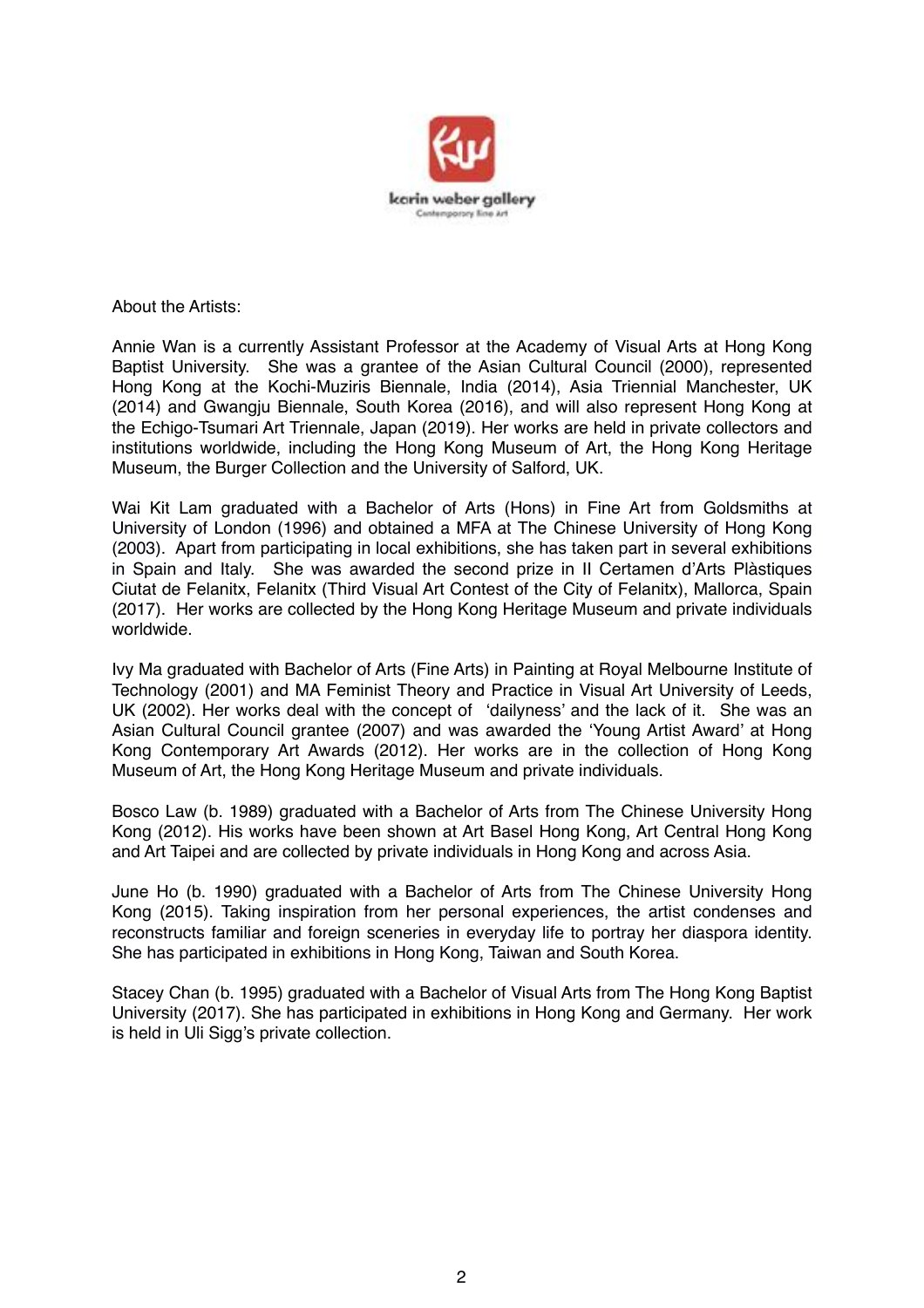

About Karin Weber Gallery:

Established in 1999 by German-born Karin Weber and now in its 19th year, Karin Weber Gallery is one of Hong Kong's oldest contemporary art galleries. Situated on Aberdeen Street, in the heart of SoHo, the gallery presents a year-round program of curated exhibitions, talks, and collector events.

Karin Weber Gallery has been named one of '500 Best Galleries Worldwide' by BLOUIN ARTINFO in 2015 and 2016 consecutively. The gallery's unique network of partners based in London, Mumbai and Berlin allows it to source emerging and established contemporary art from around the world.

Karin Weber Gallery is equally passionate about presenting works by local artists. The gallery assists artists through exhibitions, art fairs, and residency programs throughout the world. Small in size, yet global in outlook, Karin Weber Gallery is one of Hong Kong's truly international boutique galleries.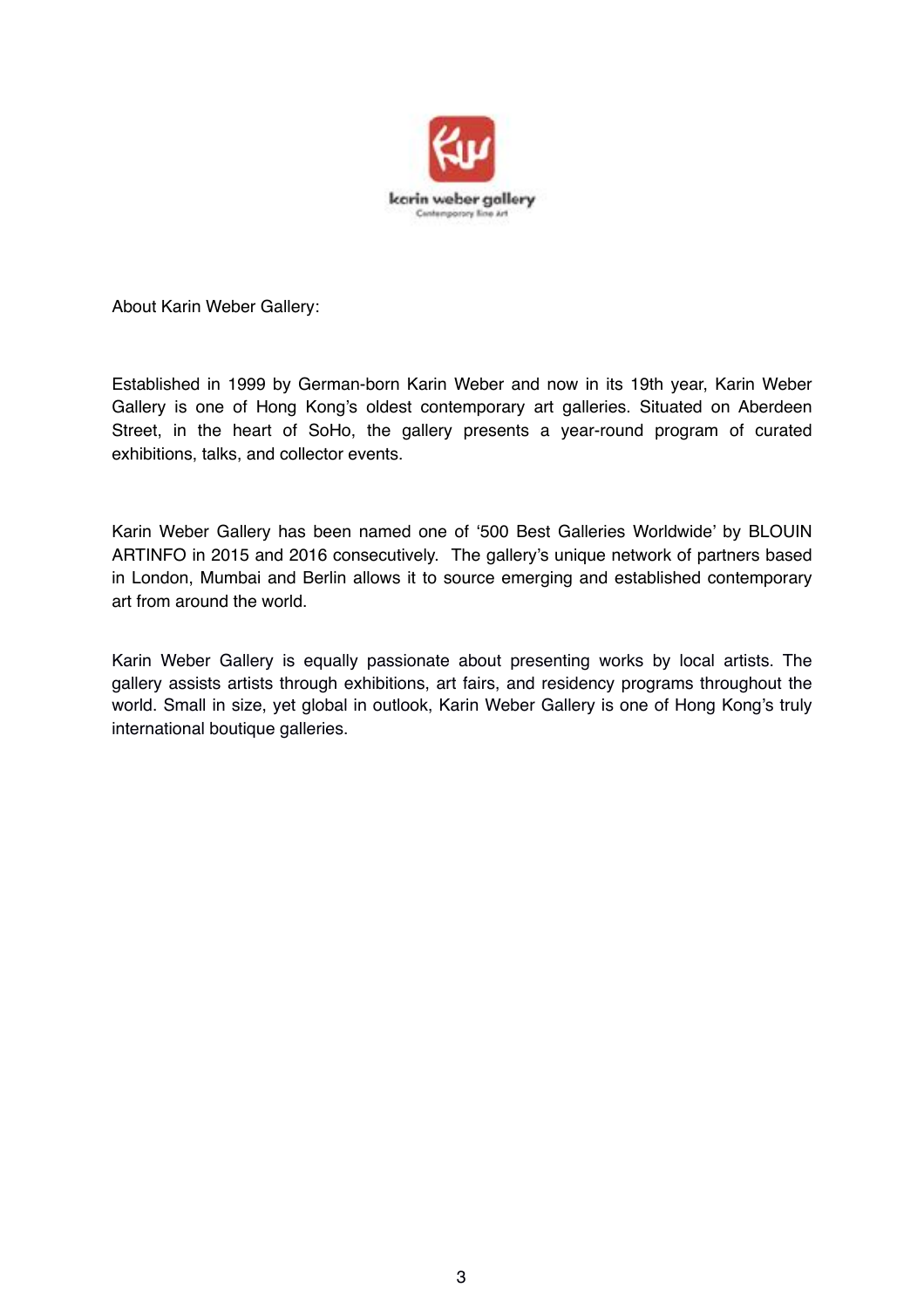

Images:



Title: *A Daughter's Love Letters to Her Parents*

Artist: Wai Kit Lam

Medium: archival pigment print on Hahnemühle FineArt Pearl, permanent ink on acid-free paper, signed & numbered Size: 28x53cm

No. of editions: 4

Year: 2018



Title: *Relationship #001*